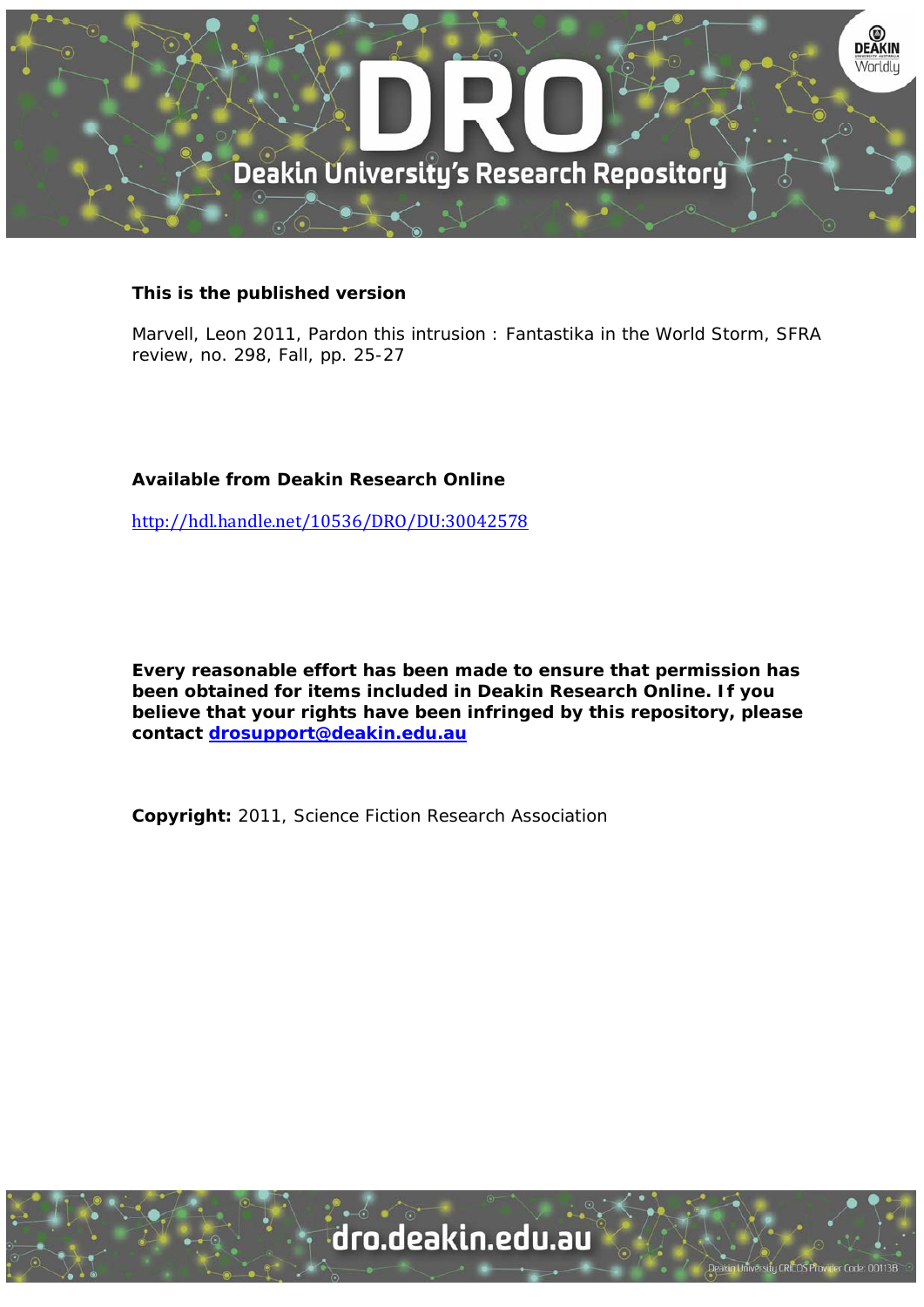## *Pardon this Intrusion: Fantastika in the World Storm*

n

## Leon Marvell

John Clute. *Pardon this Intrusion: Fantastika in the World Storm*. Essex, UK: Beacon Publications, 2011. Paper, iv + 369 pages, \$40.00, ISBN 978-1-870824- 60-6.

THE TITLE OF THIS NEW COLLECTION of John Clute's essays derives from Mary Shelley's *Frankenstein; or, the Modern Prometheus*. The monster, which has not previously uttered a word, approaches the hovel of a blind man. When the blind man within bids him enter, the monster announces his entry with: "Pardon my intrusion…I am a traveler in want of a little rest." This moment of encounter becomes the escutcheon of this collection of essays. The words of the monster are "the first words of the new century," and the blindness of the old man "tells us literally that he cannot understand the nature of the new order of things looming above him" (14).

 Perhaps more than any other collection of Clute's writings, *Pardon This Intrusion* intensifies and consolidates the insights, themes and program (that is, how we should approach the literature of the fantastic, where it came from, and what we should do with it) that he has been elucidating since the turn of this, another unfortunate century. Of course, Clute has been writing about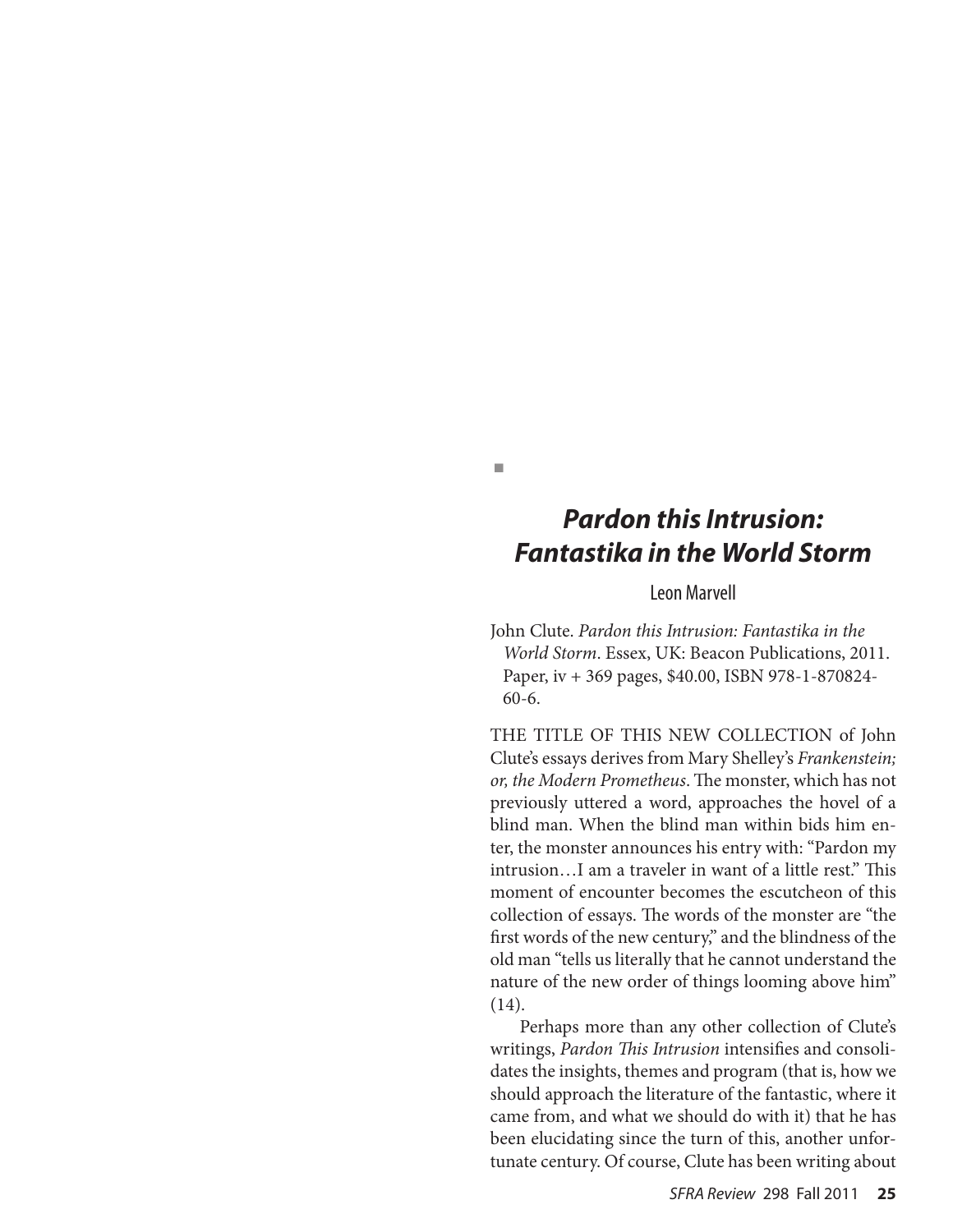the literary fantastic since the 1960s, but, as this collection makes abundantly clear, it has been the nexus of self-supporting skeins of real-time events and fantastical constructions in literature since 2001 that has galvanized his thinking concerning the function, purpose and import of *fantastika*, as distinct from the history of fantastical narratives.

 The first section of this collection gathers seven essays concerned with the World Storm (Clute's characterization of the last two hundred years or so), including the important work, *Fantastika in the World Storm*, an address first delivered at the Centre for the Future in Prague, in 2007. This piece is important because it defines exactly what Clute means by his use of the term *fantastika*. All nations and all times (seemingly) have had their fantastical stories, but it was not until the end of the 18th century that a particular form of literature arose in Europe: a literature which sought to "consciously subvert the world above," which "apes and mocks decorum, uncovering from within the terrible true understory of the world we in the West have entered" (22). This uncovering is what *fantastika*—whether Horror, Science Fiction or Fantasy—accomplishes for the world that Shelley's *Frankenstein* perhaps first so damningly announces; the world the blind man is incapable of seeing, and which the Monster embodies: the "new order of things looming above" as Clute succinctly puts it.

 What distinguishes this collection of essays from other contemporary considerations of Science Fiction, Horror or Fantasy (or any subheading of these) is that with this book we are privy to the culmination of what can only be described as the philosophical development of a writer. Each essay, written for differing purposes between 1985 and 2011, with no thought of ultimately taking the shape they do here, and with no particular philosophical through-line that might argue for an ultimate telos, nevertheless adds up cumulatively to reveal a world-view and a hermeneutic that are both exacting and profound. In many ways this is Clute's most breathtaking account of the state of things, a philosophical whole much greater than the sum of its parts. The "breathtaking" aspect comes about from the audacity of what may be regarded as an ontological commitment: there is "a terrible new intimacy between works of the imagination and the reality of things" (3). Writing just after the events of 9/11, Clute can conclude that the "portents of terrible change" that SF in particular commits itself to seem to have been imagined and written—written on the world, in the case of 9/11—by

both SF writers and the terrorists themselves such that "in 2001 that story is a story which is not only told but is the case" (5).

 As always with Clute we find within these essays an uncompromising commitment to *story* and the storying of our world. Again, this is because of the inevitability of his ontological commitments; he is arguing not about a literature that *represents* the world, but one that *presents that which is the case*: what you see is what you get, as he says. This presentational view of storying immediately precludes any fancy postmodern ironizing or meta-reflexive ploys that may be discovered or utilized by the critic:

> What we have to do…is to obey the tale: which means that, in the end, we do not ironize our reading, we do not condescend, we do not doublethink the telling. When we accomplish this simplicity, we may find that the story by itself supplies all the doubleness we could dream of. (7)

 Clute ranges over a wide compass in this collection. Not only do we find meditations on key texts such as Conrad's *Heart of Darkness*, Crowley's *Aegypt* and the work of Silverberg, Disch, Wells and other luminaries but we also encounter diversions on Philip Glass's soundtrack to Reggio's *Koyaanisqatsi*, the music of Alban Berg, Bergman's film *The Serpent's Egg*, *No Country for Old Men* (both the book and the film) and Georges Simenon's Maigret. And I have touched only the surface in this eclectic list. If one ever thought that the art of the cosmopolitan essay is dead or dying then this book is certainly the cure for such an illusion.

 I used the word "cosmopolitan" above as a deliberate index of the breadth of Clute's writing but also as a kind of pun. There is certainly a knowing urbanity inhering in all of Clute's writing, but that is not only what I was pointing towards. The writings collected within this book indicate a "citizen of the cosmos" (if I may be allowed to put it in such a SF-nuanced clichéd manner), someone who cares deeply about our place in the order of things, and about the order of things *themselves*. It is not a jaundiced, posthumanist eye that surveys the literature of the fantastic here, but rather it is a sensibility that is unafraid to look steadily at the dark Engine of the World and to trace its lineaments in the stories we tell ourselves. Clute's dedication to the critical life is thus both unflinching in the face of the horrors we endure and unwavering in its belief in the continuing value of keeping our illusions at bay.

*Pardon This Intrusion* is a book that any scholar of